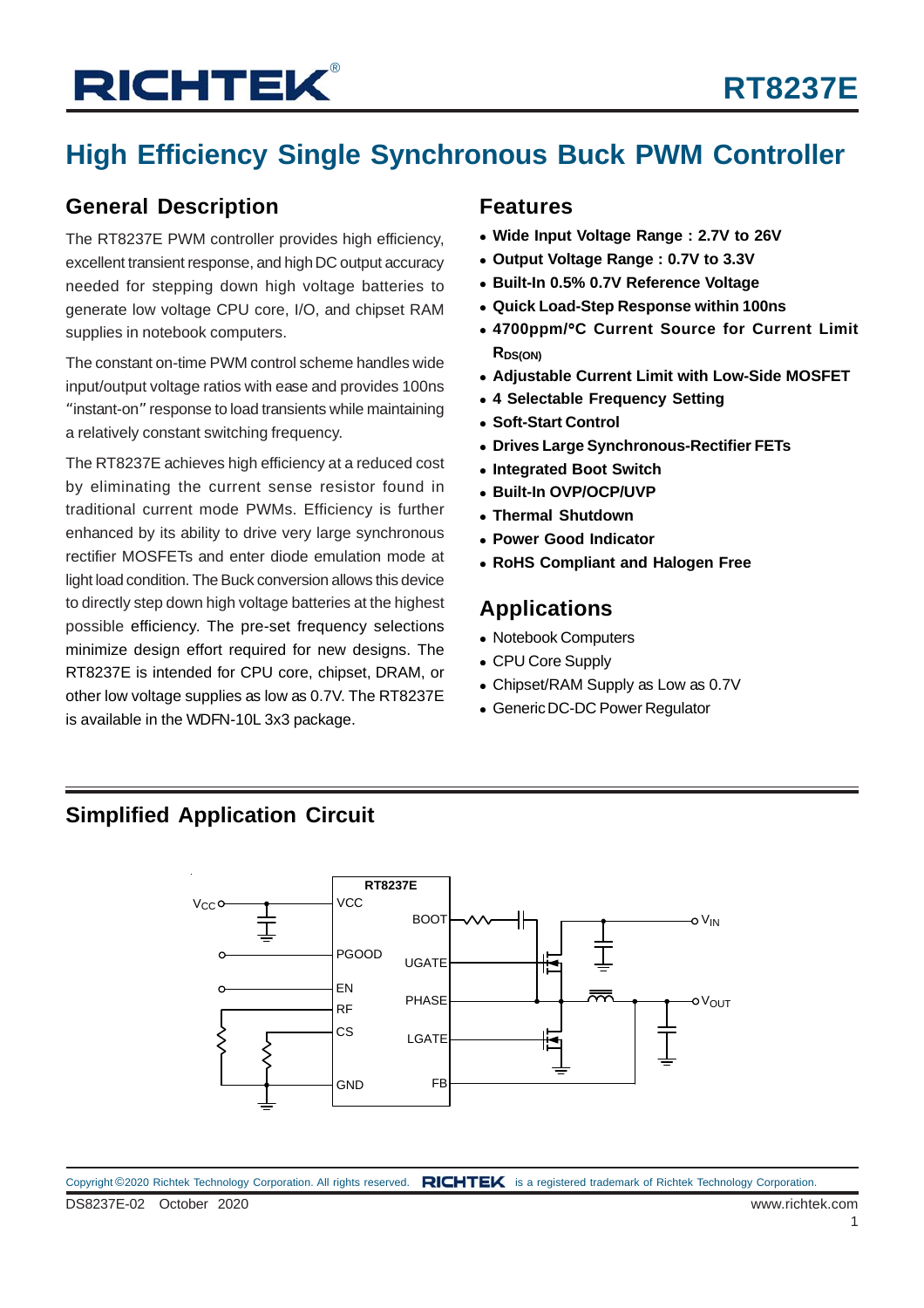



## **Ordering Information**



Note :

Richtek products are :

- RoHS compliant and compatible with the current require ments of IPC/JEDEC J-STD-020.
- Suitable for use in SnPb or Pb-free soldering processes.

### **Pin Configuration**



### **Marking Information**

|              | 88 : Product Code |
|--------------|-------------------|
| 88 DF<br>A26 | DFA26 : Date Code |
|              |                   |

## **Functional Pin Description**

| Pin No.<br><b>Pin Name</b> |              | <b>Pin Function</b>                                                                                                                                                                                                                                                                                                                                                                                     |  |  |  |
|----------------------------|--------------|---------------------------------------------------------------------------------------------------------------------------------------------------------------------------------------------------------------------------------------------------------------------------------------------------------------------------------------------------------------------------------------------------------|--|--|--|
|                            | <b>PGOOD</b> | Open drain power good indicator. High impedance indicates power is good.                                                                                                                                                                                                                                                                                                                                |  |  |  |
| $\overline{2}$             | <b>CS</b>    | Current limit threshold setting input. Connect a setting resistor to GND and the<br>current limit threshold is equal to 1/8 of the voltage at this pin.                                                                                                                                                                                                                                                 |  |  |  |
| 3                          | EN           | Enable control input. Pull low to GND to disable the PWM.                                                                                                                                                                                                                                                                                                                                               |  |  |  |
| 4                          | FB.          | VOUT feedback input. Connect FB to a resistor voltage divider from VOUT to GND<br>to adjust the output from 0.7V to 3.3V                                                                                                                                                                                                                                                                                |  |  |  |
| 5                          | <b>RF</b>    | Switching frequency selection. Connect a resistance to select switching frequency<br>as shown in Electrical Characteristics. The switching frequency is detected and<br>latched after startup. This pin also controls diode emulation mode or forced CCM<br>selection.<br>Pull down to GND with resistor: Diode Emulation Mode.<br>Connect to PGOOD with resistor: forced CCM after PGOOD becomes high. |  |  |  |
| <b>LGATE</b><br>6          |              | Gate drive output for low-side external MOSFET.                                                                                                                                                                                                                                                                                                                                                         |  |  |  |
| 7                          | <b>VCC</b>   | Supply voltage input. This pin provides the power for the buck controller, the low-<br>side driver and the bootstrap circuit for high-side driver. Bypass to GND with a $1\mu$ F<br>ceramic capacitor.                                                                                                                                                                                                  |  |  |  |
| 8                          | <b>PHASE</b> | External inductor connection pin for PWM converter. It behaves as the current<br>sense comparator input for low-side MOSFET RDS(ON) sensing and reference<br>voltage for on time generation.                                                                                                                                                                                                            |  |  |  |
| 9                          | <b>UGATE</b> | Gate drive output for high-side external MOSFET.                                                                                                                                                                                                                                                                                                                                                        |  |  |  |
| 10                         | <b>BOOT</b>  | Bootstrap supply for high-side gate driver. Connect through a capacitor to the<br>floating node (PHASE).                                                                                                                                                                                                                                                                                                |  |  |  |
| 11<br>(Exposed Pad)        | <b>GND</b>   | Ground. The exposed pad must be soldered to a large PCB and connected to<br>GND for maximum power dissipation.                                                                                                                                                                                                                                                                                          |  |  |  |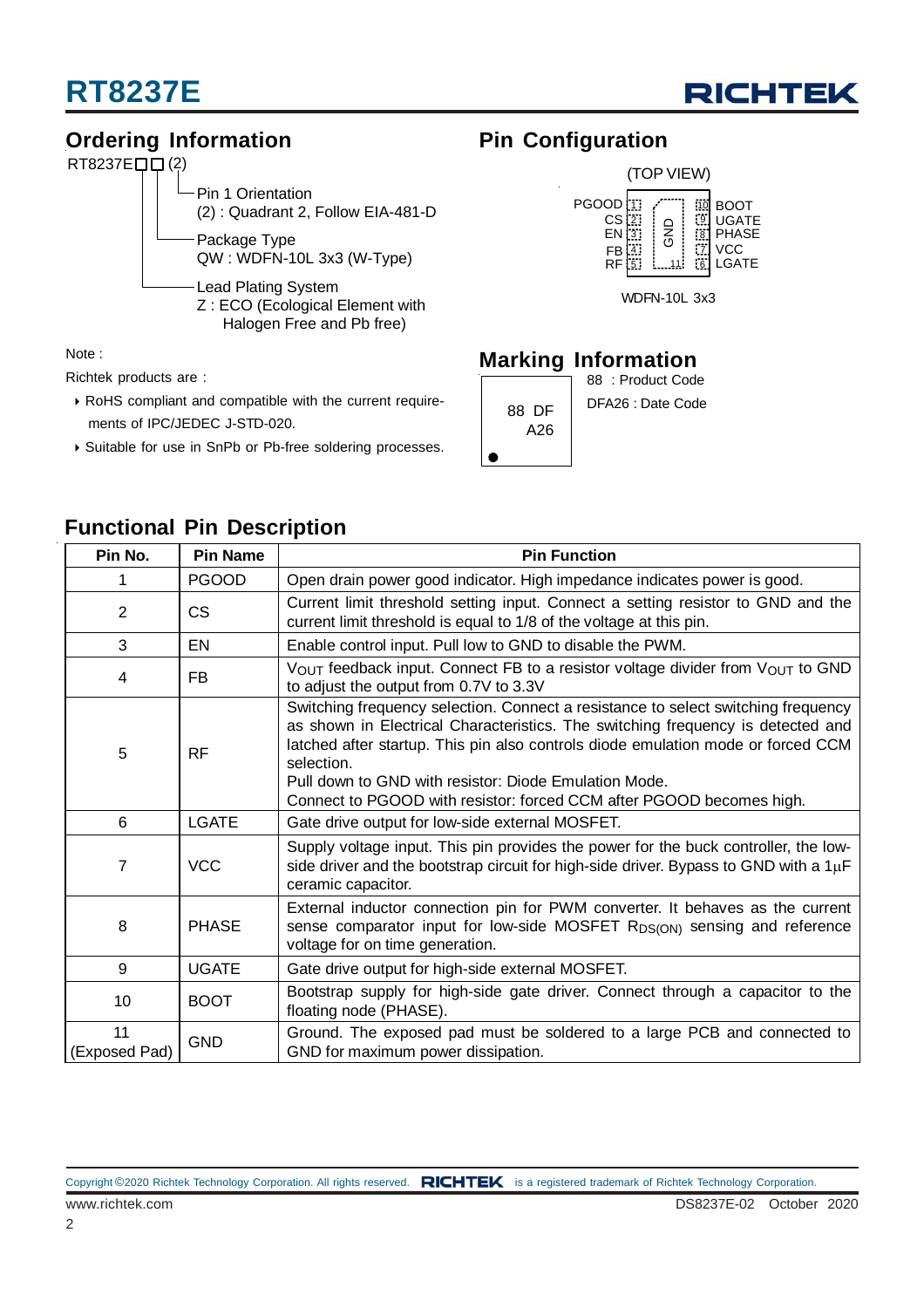### **Functional Block Diagram**

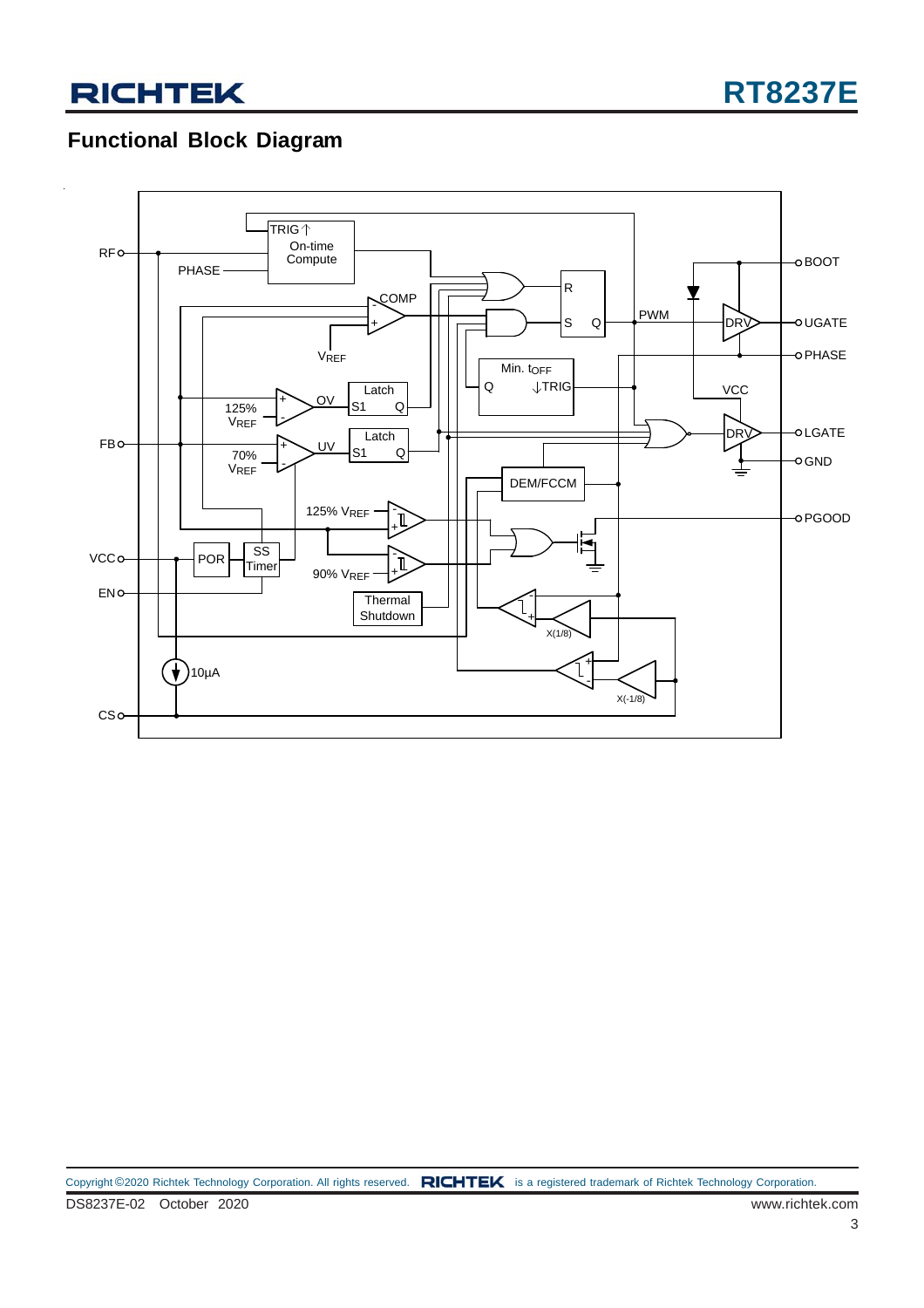## **RT8237E**



### **Operation**

The RT8237E integrates a Constant-On-Time (COT) PWM controller, and the controller provides the PWM signal which relies on the output ripple voltage comparing with internal reference voltage.

The UGATE driver is turned on at the beginning of each cycle. After the internal one-shot timer expires, the UGATE driver will be turned off. The pulse width of this one-shot is determined by the converter's input voltage and the output voltage to keep the frequency fairly constant over the input voltage and output voltage range.

#### **Power On Reset, UVLO**

Power On Reset (POR) occurs when VCC rises above to approximately 4.1V (typical), the RT8237E will reset the fault latch and prepare the PWM for operation. When the input voltage below 3.7V(min), the Under Voltage Lockout (UVLO) circuitry inhibits switching by keeping UGATE and LGATE low.

#### **Soft-Start**

The output voltage will track the internal ramp voltage during soft-start interval to prevent large inrush current and output voltage overshoot while the converter is being powered up.

#### **Mode Selection**

The RT8237E supports mode selection through the RF by connecting a resistor from the RF pin to either GND or PGOOD. When the resistor is connected to GND, the controller operates in diode emulation mode. When the resistor is connected to PGOOD, the controller operates in CCM mode.

#### **Current Limit Setting**

The RT8237E has a cycle-by-cycle current limit control. The current limit circuit employs a unique "valley" current sensing algorithm. If the magnitude of the sensing signal at PHASE is above the current limit threshold, the PWM is not allowed to initiate a new cycle.

#### **Over Voltage Protection**

The output voltage can be continuously monitored for over voltage condition. When the output voltage exceeds 25% of its set voltage threshold, the UGATE goes low and the LGATE is forced high.

#### **Under Voltage Protection**

The output voltage can be continuously monitored for under voltage condition. When the output voltage is less than 70% of its set voltage, under voltage protection is triggered and then both UGATE and LGATE gate drivers are forced low.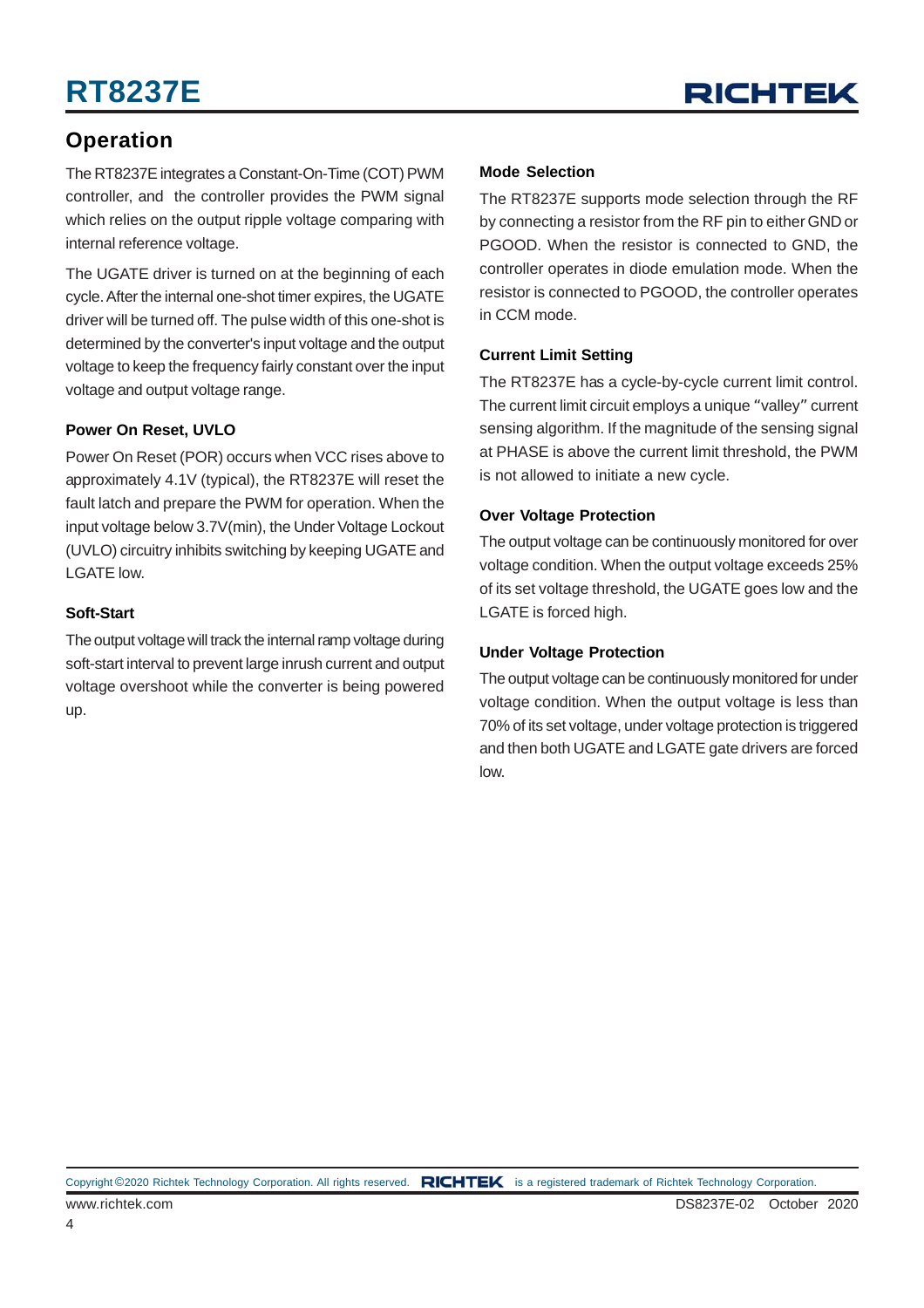## **RT8237E**

#### **Absolute Maximum Ratings**  $(Note 1)$ • BOOT to GND • BOOT to PHASE • PHASE to GND • UGATE to GND • Power Dissipation,  $P_D @ T_A = 25^{\circ}C$ • Package Thermal Resistance (Note 2) • ESD Susceptibility (Note 3)

### **Recommended Operating Conditions** (Note 4)

| --------   4.5V to 5.5V             |
|-------------------------------------|
| $-40^{\circ}$ C to 125 $^{\circ}$ C |
| $-40^{\circ}$ C to 85 $^{\circ}$ C  |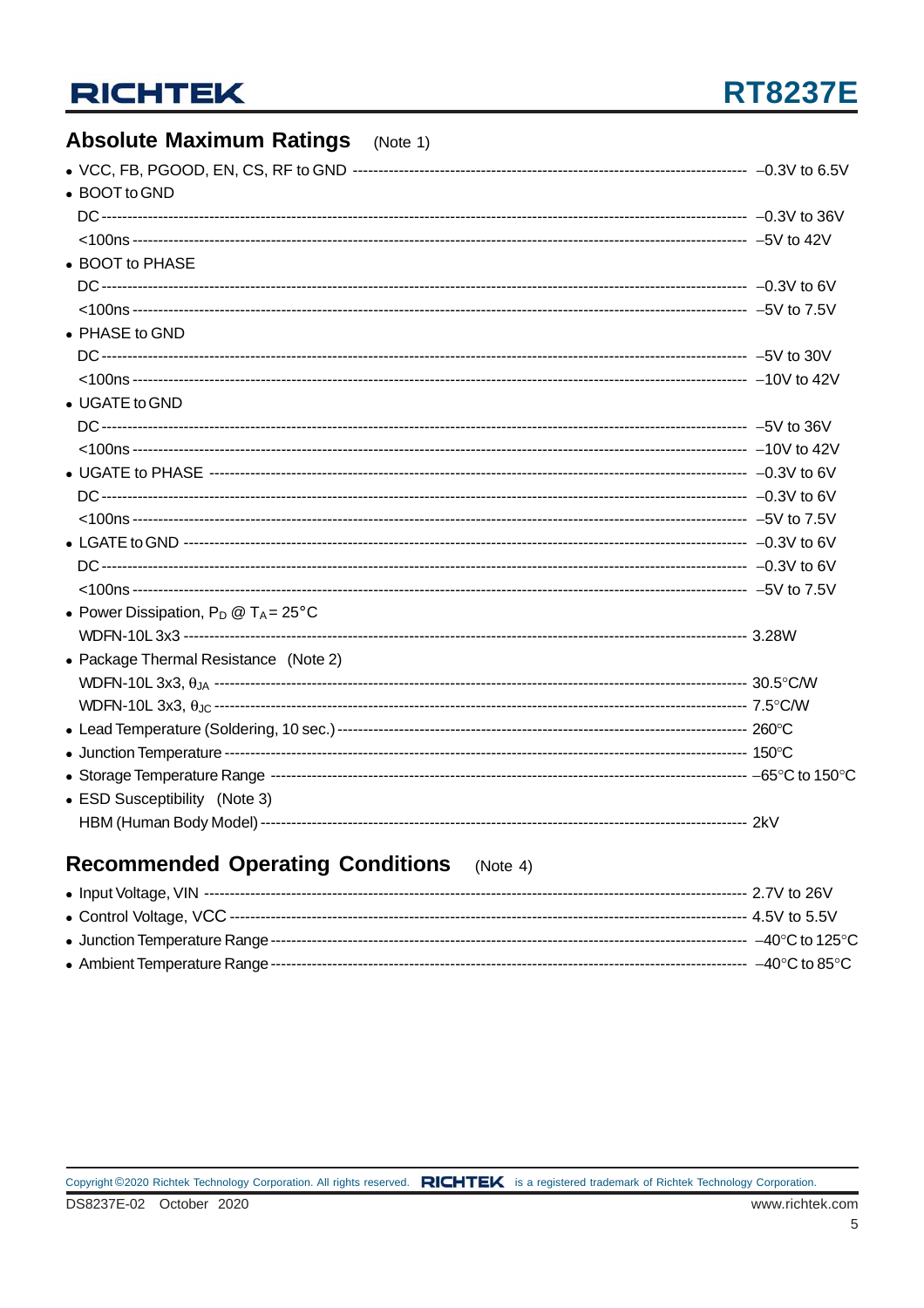

### **Electrical Characteristics**

( $V_{CC}$  = 5V,  $T_A$  = 25°C, unless otherwise specified)

| <b>Parameter</b>                                   | Symbol                 | <b>Test Conditions</b>                                                | Min                      | <b>Typ</b>               | <b>Max</b>                  | Unit      |  |
|----------------------------------------------------|------------------------|-----------------------------------------------------------------------|--------------------------|--------------------------|-----------------------------|-----------|--|
| <b>Input Power Supply</b>                          |                        |                                                                       |                          |                          |                             |           |  |
| V <sub>CC</sub> Quiescent Supply Current           | lQ                     | FB forced above the<br>regulation point, $V_{EN} = 5V$                | $\overline{\phantom{m}}$ | 0.5                      | 1.25                        | mA        |  |
| V <sub>CC</sub> Shutdown Current                   | <b>I</b> SHDN          | $V_{CC}$ current, $V_{EN} = 0V$                                       | --                       | $\overline{a}$           | $\mathbf 1$                 | $\mu$ A   |  |
| <b>CS Shutdown Current</b>                         |                        | CS pull to GND                                                        | --                       | $\overline{\phantom{a}}$ | $\mathbf{1}$                | μA        |  |
| FB Error Comparator                                | <b>VREF</b>            | <b>DEM</b>                                                            | 0.7005                   | 0.704                    | 0.7075                      | V         |  |
| Threshold                                          |                        | DEM, $T_A = -40$ to 85°C<br>(Note 5)                                  | 0.697                    | 0.704                    | 0.711                       |           |  |
| <b>FB INPUT BIAS CURRENT</b>                       |                        | $V_{FB} = 0.735V$                                                     | $-1$                     | 0.01                     | $\mathbf{1}$                | μA        |  |
| VOUT Voltage Range                                 |                        |                                                                       | 0.7                      | --                       | 3.3                         | V         |  |
|                                                    |                        | $R_{RF} = 470k\Omega$<br>(Note 6)                                     | $\overline{\phantom{a}}$ | 290                      | $\sim$                      |           |  |
|                                                    |                        | $R_{RF} = 200k\Omega$<br>(Note 6)                                     | --                       | 340                      | $\sim$                      |           |  |
| <b>Switching Frequency</b>                         | fsw                    | $R_{RF} = 100k\Omega$<br>(Note 6)                                     | --                       | 380                      | $\sim$                      | kHz       |  |
|                                                    |                        | (Note 6)<br>$R_{RF} = 39k\Omega$                                      | $\overline{\phantom{a}}$ | 430                      | $\mathcal{L}_{\mathcal{F}}$ |           |  |
| Minimum Off-Time                                   |                        |                                                                       | 250                      | 400                      | 550                         | ns        |  |
| <b>Current Sensing</b>                             |                        |                                                                       |                          |                          |                             |           |  |
| <b>CS Source Current</b>                           | $_{\text{lcs}}$        |                                                                       | 9                        | 10                       | 11                          | μA        |  |
| <b>CS Source Current TC</b>                        |                        |                                                                       | --                       | 4700                     | $\sim$ $\sim$               | ppm/°C    |  |
| Zero Crossing Threshold                            |                        | <b>DEM</b>                                                            | $-10$                    | ۰.                       | 5                           | mV        |  |
|                                                    | <b>VLIM</b>            | $GND - PHASE, V_{CS} = 2.4V$                                          | 280                      | 300                      | 320                         | mV        |  |
| <b>Current Limit Threshold</b>                     |                        | $GND - PHASE, V_{CS} = 1.6V$                                          | 185                      | 200                      | 215                         |           |  |
|                                                    |                        | $GND - PHASE, V_{CS} = 0.4V$                                          | 40                       | 50                       | 60                          |           |  |
|                                                    |                        | PHASE – GND, $V_{CS} = 2.4V$                                          | н.                       | 300                      | н.                          |           |  |
| <b>Negative Current Limit</b><br>Threshold         |                        | PHASE – GND, $V_{CS} = 1.6V$                                          | --                       | 200                      | н.                          | mV        |  |
|                                                    |                        | PHASE – GND, $V_{CS} = 0.4V$                                          | --                       | 50                       | --                          |           |  |
| <b>Protection Function</b>                         |                        |                                                                       |                          |                          |                             |           |  |
| Output UV Threshold                                |                        | With respect to error<br>comparator threshold                         | 65                       | 70                       | 75                          | %         |  |
| <b>OVP Threshold</b>                               |                        | With respect to error<br>comparator threshold                         | 120                      | 125                      | 130                         | $\%$      |  |
| OV Fault Delay                                     |                        | FB forced above OV<br>threshold                                       | --                       | 5                        |                             | $\mu$ s   |  |
| V <sub>CC</sub> Under Voltage Lockout<br>Threshold | <b>UVLO</b>            | Falling edge,<br>hysteresis = 100mV, PWM<br>disabled below this level | 3.7                      | 3.9                      | 4.1                         | V         |  |
| VOUT Soft-Start                                    |                        | From $EN = high to VOUT =$<br>95%                                     | --                       | 1300                     | $\overline{\phantom{a}}$    | $\mu$ S   |  |
| <b>UV Blank Time</b>                               |                        | From EN signal going high                                             | --                       | 3                        | н.                          | ms        |  |
| <b>Thermal Shutdown</b>                            | <b>T</b> <sub>SD</sub> |                                                                       | --                       | 150                      | н.                          | $\circ$ C |  |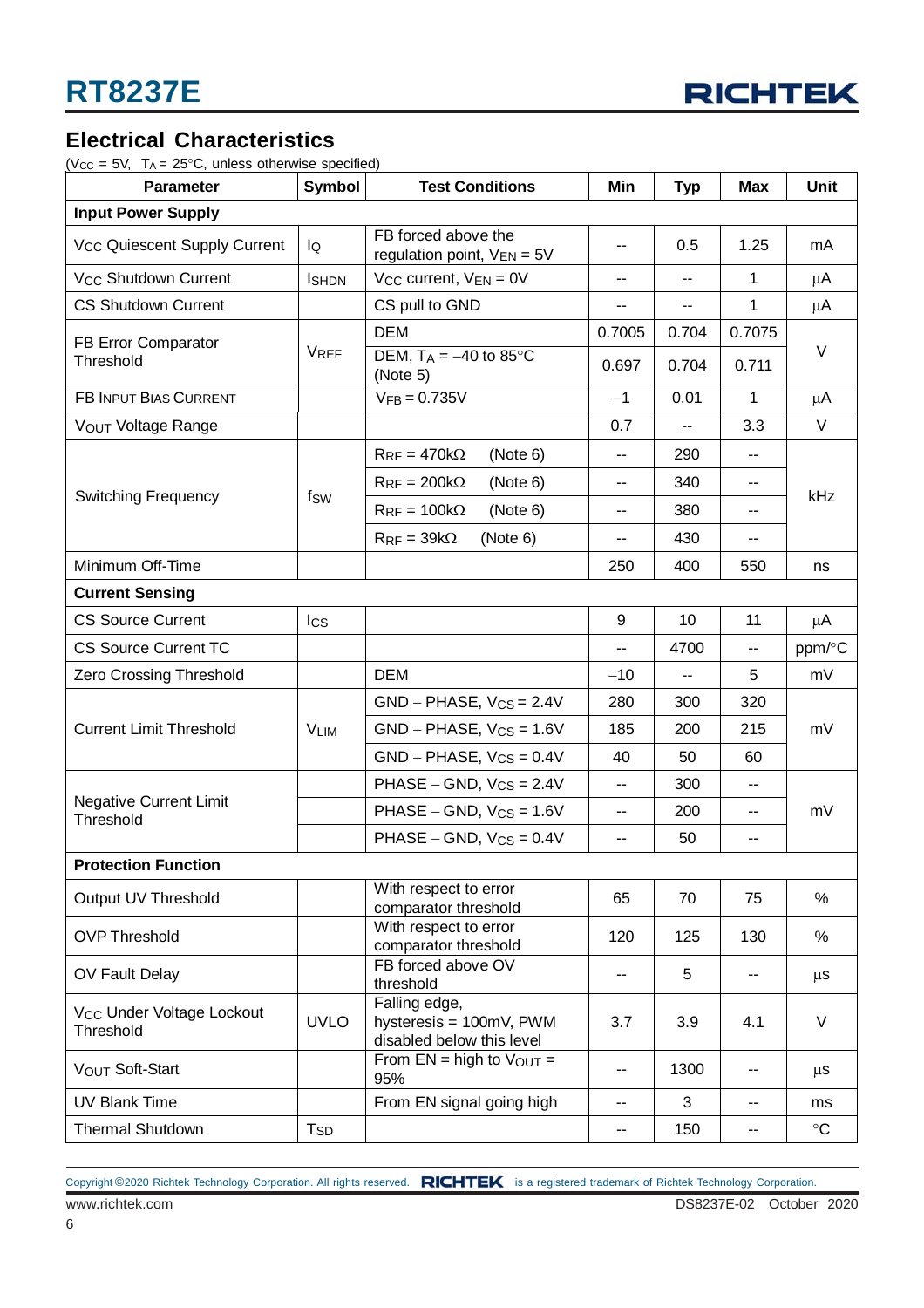| <b>Parameter</b>                                |            | <b>Symbol</b>   | <b>Test Conditions</b>                                               | Min                                   | <b>Typ</b> | <b>Max</b> | Unit     |  |
|-------------------------------------------------|------------|-----------------|----------------------------------------------------------------------|---------------------------------------|------------|------------|----------|--|
| <b>Driver On Resistance</b>                     |            |                 |                                                                      |                                       |            |            |          |  |
| <b>UGATE Drive Source</b>                       |            | <b>RUGATEST</b> | BOOT - PHASE forced to 5V                                            | $-1$                                  | 1.8        | 3.6        | Ω        |  |
| <b>UGATE Drive Sink</b>                         |            | <b>RUGATESK</b> | BOOT - PHASE forced to 5V                                            | --                                    | 1.2        | 2.4        | Ω        |  |
| <b>LGATE Drive Source</b>                       |            | RLGATEST        | LGATE, High State                                                    | $-$                                   | 1.8        | 3.6        | $\Omega$ |  |
| <b>LGATE Drive Sink</b>                         |            | <b>RLGATESK</b> | LGATE, Low State<br>$-$                                              |                                       | 0.8        | 1.6        | Ω        |  |
|                                                 |            |                 | LGATE Rising ( $V_{PHASE}$ = 1.5V)                                   | 30<br>$- -$<br>--<br>30<br>$-$<br>$-$ |            |            |          |  |
| Dead Time                                       |            |                 | <b>UGATE Rising</b>                                                  |                                       |            |            | ns       |  |
| Internal Boost Charging Switch<br>On Resistance |            |                 | VCC to BOOT, 10mA                                                    |                                       | --         | 80         | Ω        |  |
| <b>EN Threshold</b>                             |            |                 |                                                                      |                                       |            |            |          |  |
| <b>EN Input Voltage</b>                         | Logic-High | V <sub>IH</sub> |                                                                      | 1.8                                   | --         | --         | $\vee$   |  |
|                                                 | Logic-Low  | VIL             |                                                                      | --                                    | $- -$      | 0.5        |          |  |
| <b>Mode Decision</b>                            |            |                 |                                                                      |                                       |            |            |          |  |
| VRF Threshold for DEM                           |            |                 |                                                                      |                                       | --         | 0.5        | $\vee$   |  |
| <b>VRF Threshold for FCCM</b>                   |            |                 |                                                                      | 1.8                                   | --         | --         | $\vee$   |  |
| <b>PGOOD</b>                                    |            |                 |                                                                      |                                       |            |            |          |  |
| Trip Threshold (falling, leaving<br>PGOOD)      |            |                 | Measured at FB, with respect to<br>reference, Hysteresis = 3%        | 87                                    | 90         | 93         | %        |  |
| Trip Threshold (rising, leaving<br>PGOOD)       |            |                 | Measured at FB, with respect to<br>120<br>reference, Hysteresis = 3% |                                       | 125        | 130        | %        |  |
| <b>Fault Propagation Delay</b>                  |            |                 | Falling Edge, FB forced below<br>PGOOD trip threshold                |                                       | 2.5        |            | μS       |  |
| <b>Output Low Voltage</b>                       |            |                 | $lsink = 1mA$                                                        |                                       | --         | 0.4        | $\vee$   |  |
| Leakage Current                                 |            |                 | High State, forced to 5V                                             | --                                    | --         | 1          | μA       |  |

- **Note 1.** Stresses beyond those listed "Absolute Maximum Ratings" may cause permanent damage to the device. These are stress ratings only, and functional operation of the device at these or any other conditions beyond those indicated in the operational sections of the specifications is not implied. Exposure to absolute maximum rating conditions may affect device reliability.
- Note 2. θ<sub>JA</sub> is measured under natural convection (still air) at T<sub>A</sub> = 25°C with the component mounted on a high effectivethermal-conductivity four-layer test board on a JEDEC 51-7 thermal measurement standard.  $\theta_{\text{JC}}$  is measured at the exposed pad of the package.
- **Note 3.** Devices are ESD sensitive. Handling precaution is recommended.
- **Note 4.** The device is not guaranteed to function outside its operating conditions.
- **Note 5.** Guaranteed by design. Not production tested.

**Note 6.** Not production tested. Test condition is  $V_{IN} = 8V$ ,  $V_{OUT} = 1.1V$ ,  $I_{OUT} = 10A$  using application circuit.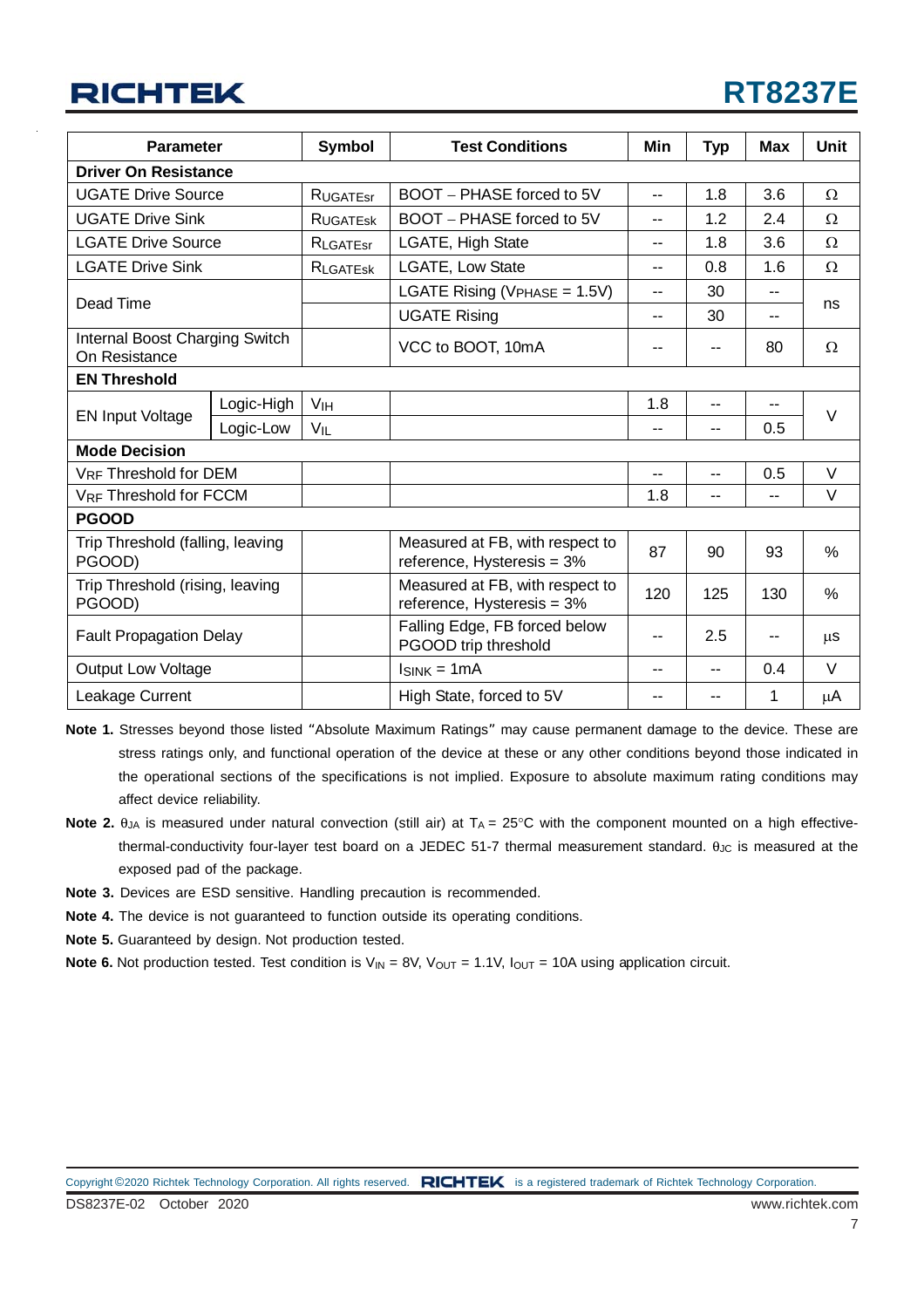

## **Typical Application Circuit**

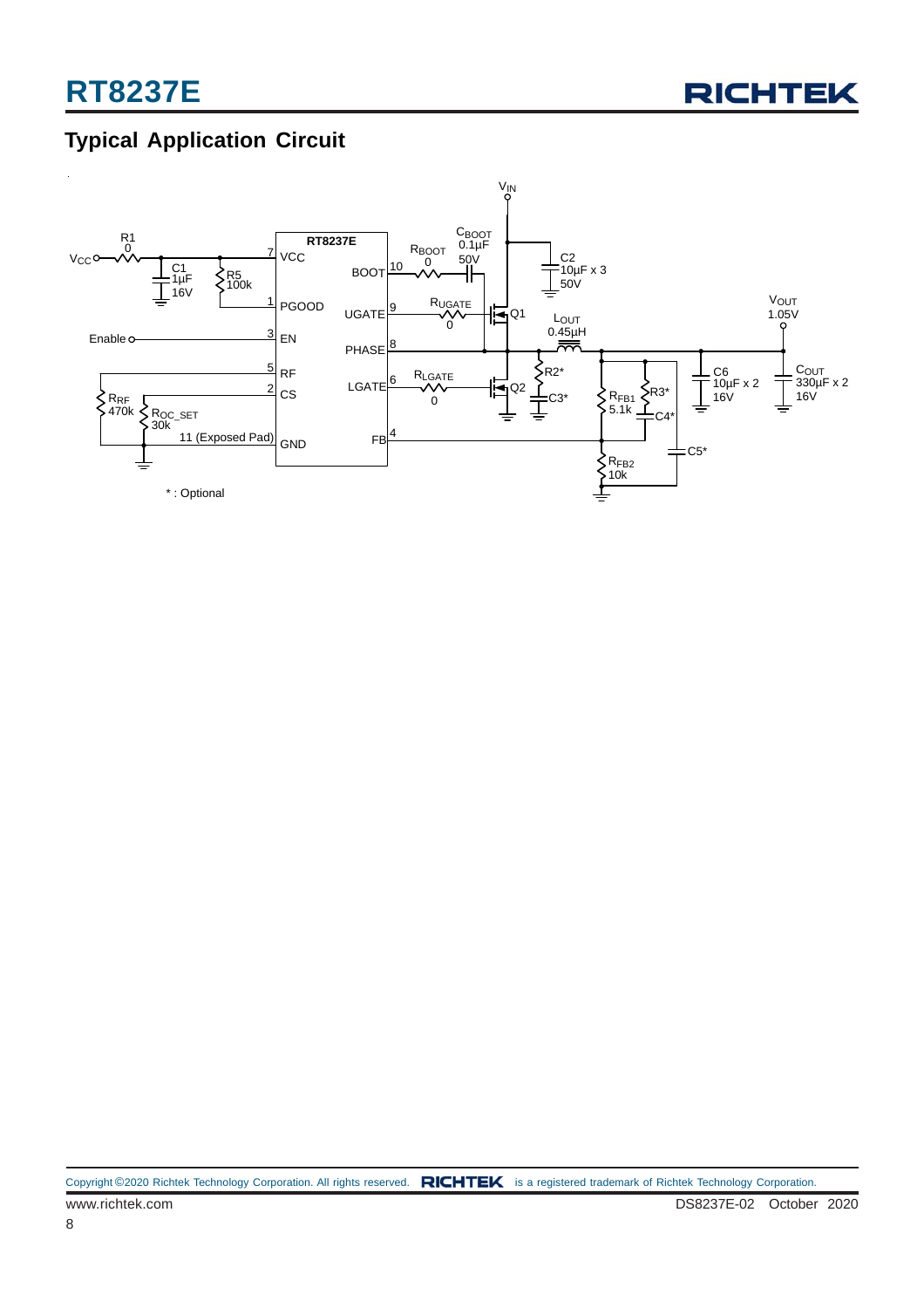### **Typical Operating Characteristics**







Load Current (A)



**Switching Frequency vs. Load Current**



**Switching Frequency vs. Load Current**



DS8237E-02 October 2020 www.richtek.com Copyright ©2020 Richtek Technology Corporation. All rights reserved. RICHTEK is a registered trademark of Richtek Technology Corporation.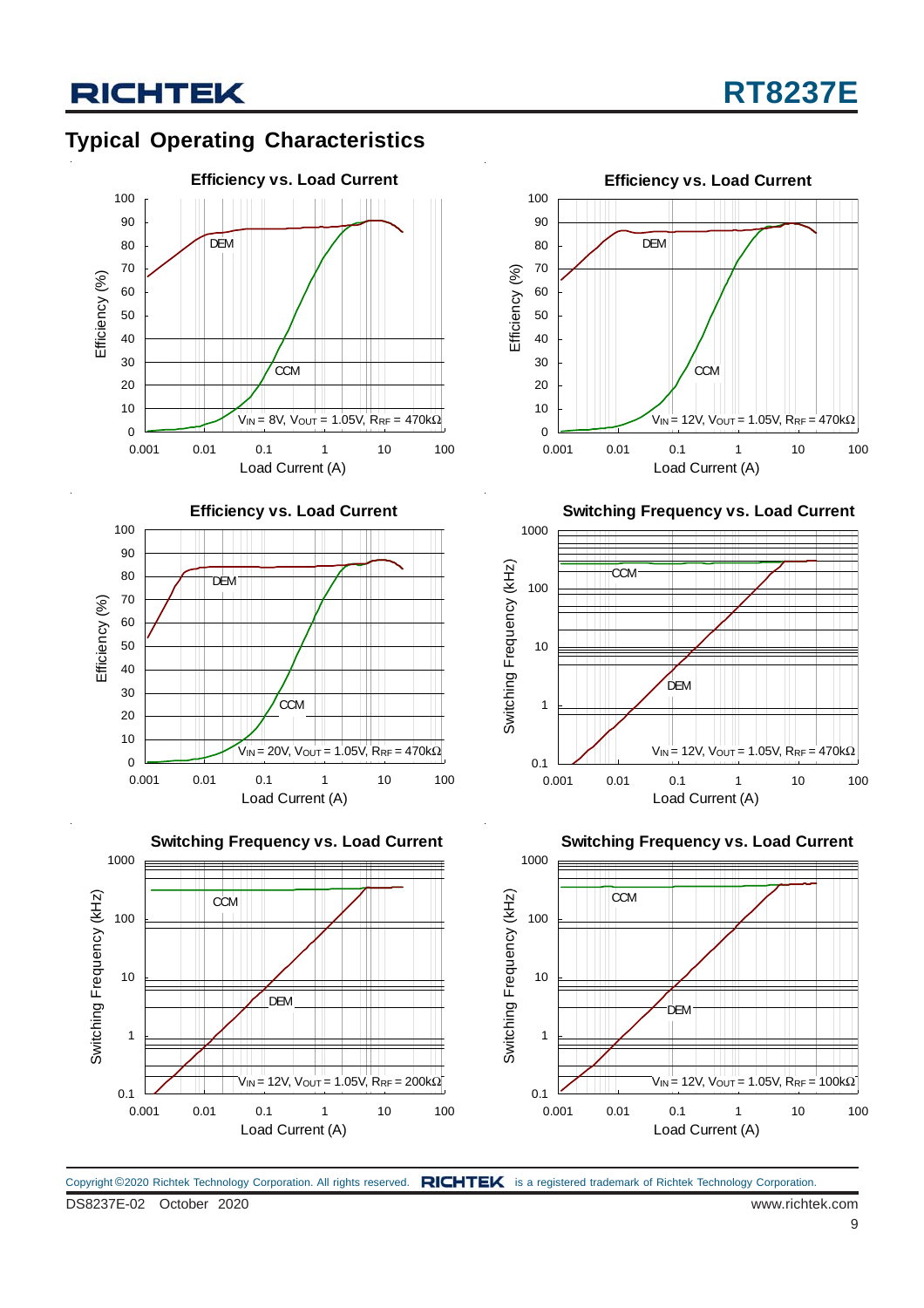





Copyright ©2020 Richtek Technology Corporation. All rights reserved. RICHTEK is a registered trademark of Richtek Technology Corporation.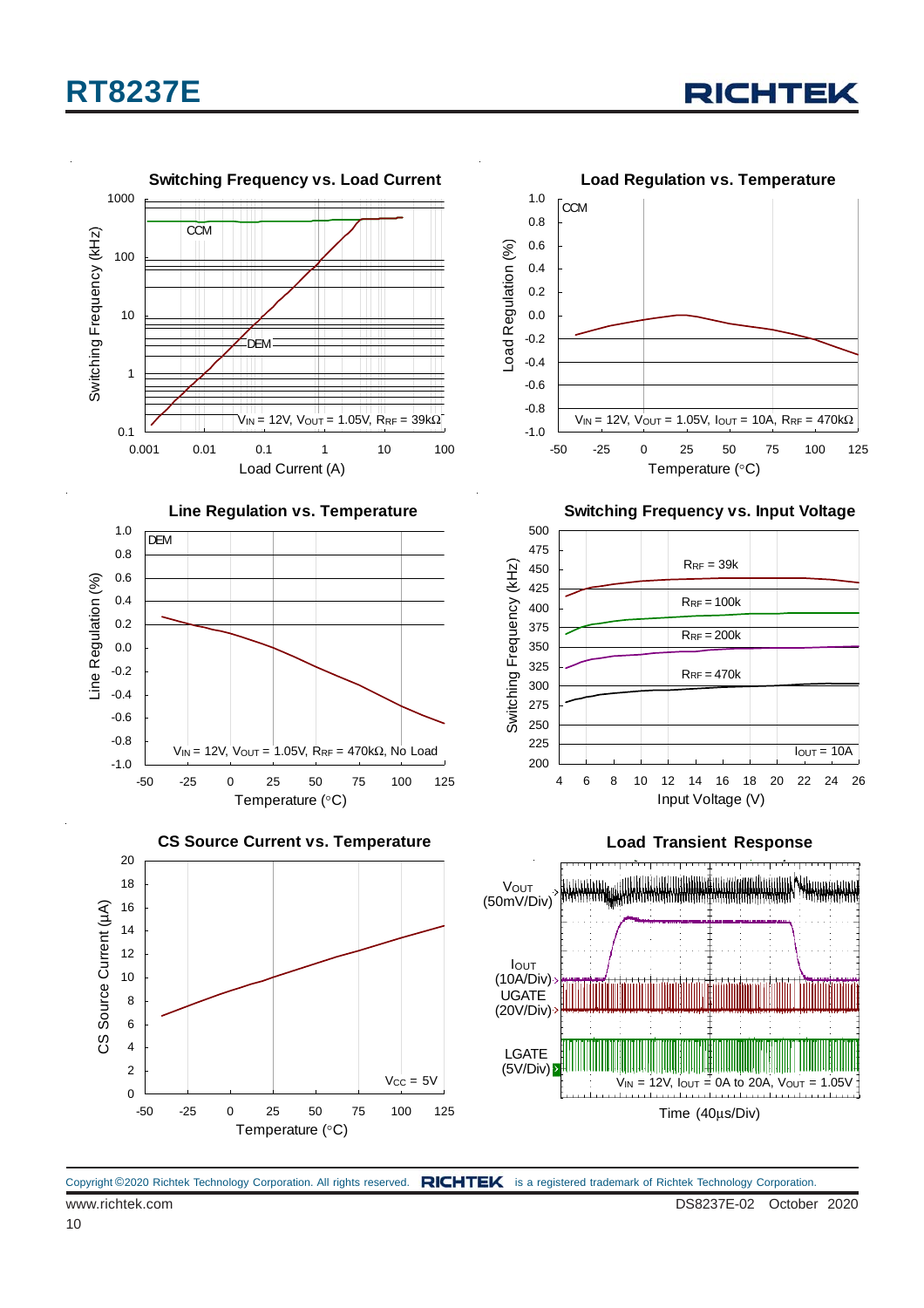## **RT8237E**

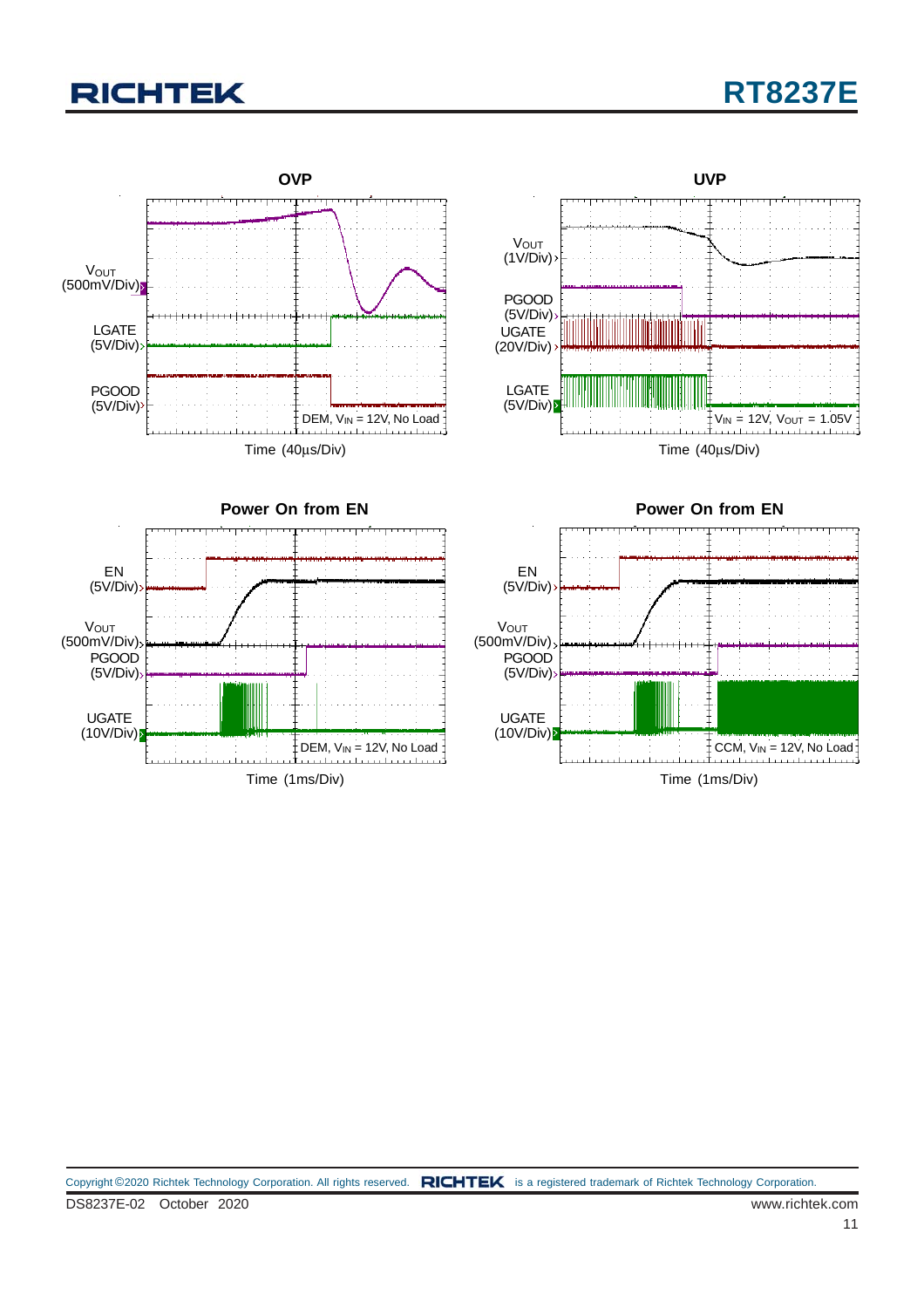### **Application Information**

The RT8237E PWM controller provides high efficiency, excellent transient response, and high DC output accuracy needed for stepping down high voltage batteries to generate low voltage CPU core, I/O, and chipset RAM supplies in notebook computers. Richtek Mach ResponseTM technology is specifically designed for providing 100ns"instant-on" response to load steps while maintaining a relatively constant operating frequency and inductor operating point over a wide range of input voltages. The topology solves the poor load transient response timing problems of fixed frequency current mode PWMs and avoids the problems caused by widely varying switching frequencies in conventional constant on-time and constant off-time PWM schemes.

#### **On-Time Control (TON/MODE)**

The on-time one-shot comparator has two inputs. One input monitors the output voltage from the PHASE pin, while the other input samples the input voltage and converts it to a current. This input voltage proportional current is used to charge an internal on-time capacitor. The on-time is the time required for the voltage on this capacitor to charge from zero volts to  $V<sub>OUT</sub>$ , thereby making the ontime of the high-side switch directly proportional to output voltage and inversely proportional to input voltage.

The on-time is given by :

 $t_{ON} = (V_{OUT} / (V_{IN} - 0.7V)) / f_{SW}$ 

| <b>Table 1. RF Connection and Switching Frequency</b> |  |
|-------------------------------------------------------|--|
|-------------------------------------------------------|--|

| $\mathsf{R}_{\mathsf{RF}}$ (k $\Omega$ ) | <b>Switching Frequency (kHz)</b> |
|------------------------------------------|----------------------------------|
| 470k $\Omega$                            | 290                              |
| $200k\Omega$                             | 340                              |
| 100 $k\Omega$                            | 380                              |
| 39kQ                                     | ⊿ว∩                              |

Note : For DEM, connect R<sub>RF</sub> to GND; for CCM, connect R<sub>RF</sub> to PGOOD.

#### **Enable and Disable**

The EN pin allows for power sequencing between the controller bias voltage and another voltage rail. The RT8237E remains in shutdown if the EN pin is lower than 500mV. When the EN pin rises above the  $V_{FN}$  trip point, the RT8237E will begin a new initialization and soft-start cycle.

#### **POR, UVLO and Soft-Start**

Power-on reset (POR) occurs when  $V_{CC}$  rises above approximately 4.1V, in which the RT8237E resets the fault latch and prepares the PWM for operation. When the input voltage below 3.7V (min), the  $V_{CC}$  Under Voltage Lockout (UVLO) circuitry inhibits switching by keeping UGATE and LGATE low. A built-in soft-start is used to prevent the power supply input from surge currents after PWM is enabled. A ramping up current limit threshold eliminates the  $V_{\text{OUT}}$ folded-back current during the soft-start duration.

#### **Mode Selection (RF) Operation**

To select the operation mode, connect a resistor from the RF pin to either GND or PGOOD. When the resistor is connected to GND, the controller operates in diode emulation mode. When the resistor is connected to PGOOD, the controller operates in CCM mode.

#### Diode-Emulation Mode (R<sub>RF</sub> connected to GND)

In diode-emulation mode, the RT8237E automatically reduces switching frequency at light load conditions to maintain high efficiency. This reduction of frequency is achieved smoothly without increasing  $V_{\text{OUT}}$  ripple or load regulation. As the output current decreases from heavy load condition, the inductor current is reduced and eventually comes to the point where its valley touches zero current, which is the boundary between continuous conduction and discontinuous conduction modes. To emulate the behavior of diodes, the low-side MOSFET allows only partial negative current to flow when the inductor freewheeling current reaches negative. As the load current is further decreased, it takes longer and longer to discharge the output capacitor to the level that requires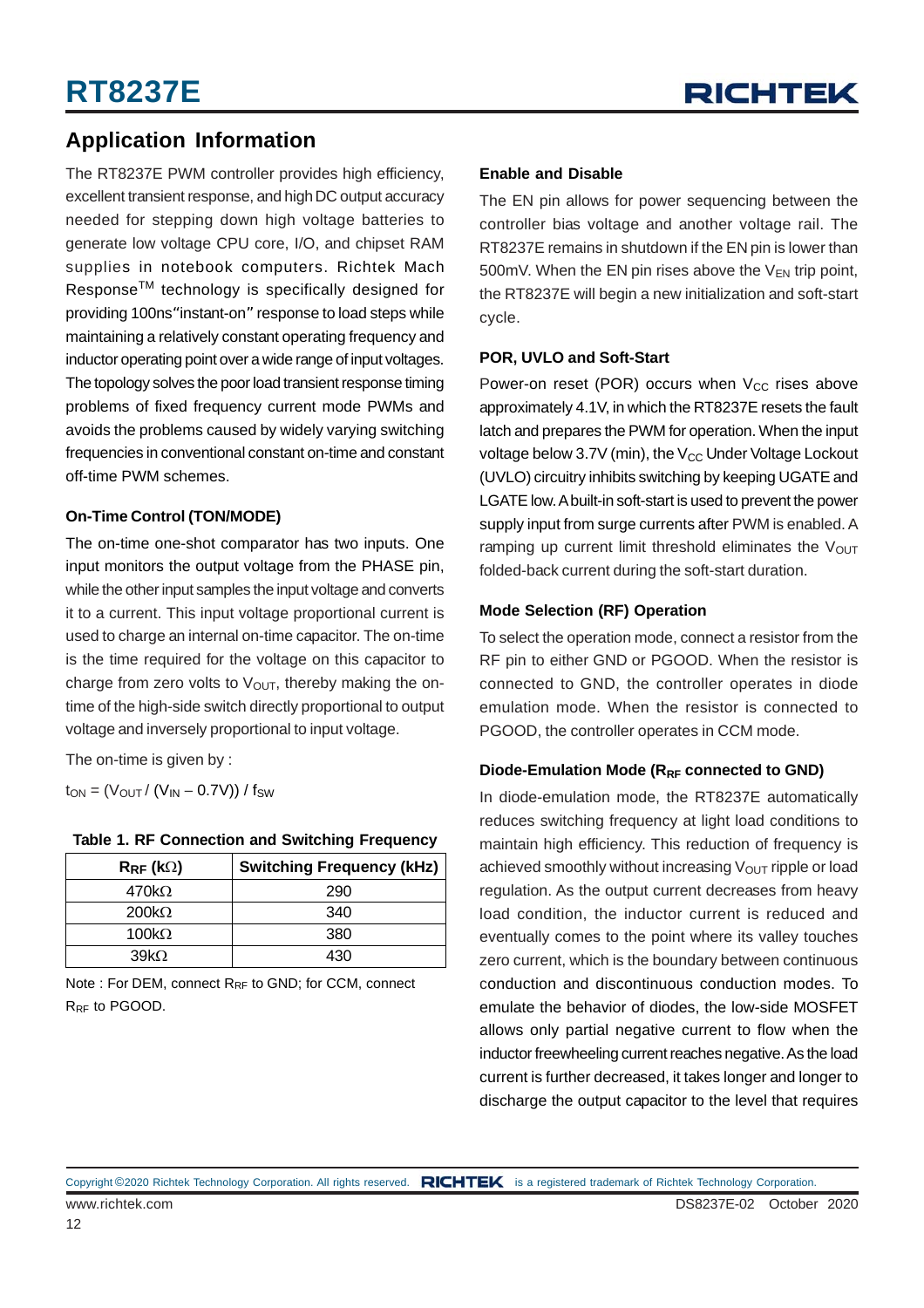the next "ON" cycle. The on-time is kept the same as that in heavy load condition. On the contrary, when the output current increases from light load to heavy load, the switching frequency increases to the preset value as the inductor current reaches the continuous condition. This is shown in Figure 1. The transition load point to the light load operation is calculated as follows :

$$
I_{LOAD} \approx \frac{(V_{IN} - V_{OUT})}{2L} \times t_{ON}
$$

where  $t_{ON}$  is the on-time.





The switching waveforms may appear noisy and asynchronous when light loading causes diode-emulation operation, but this is a normal operating condition that results in high light load efficiency. Trade-offs in DEM noise vs. light load efficiency is made by varying the inductor value. Generally, low inductor values produce a broader efficiency vs. load curve, while higher values result in higher full load efficiency (assuming that the coil resistance remains fixed) and less output voltage ripple. The disadvantages for using higher inductor values include larger physical size and degraded load transient response (especially at low input voltage levels).

#### **Forced-CCM Mode (FCCM)**

The low noise, forced-CCM mode disables the zerocrossing comparator, which controls the low-side switch on-time. This causes the low-side gate drive waveform to become the complement of the high-side gate drive waveform. This in turn causes the inductor current to reverse at light loads as the PWM loop to maintain duty ratio  $V_{\text{OUT}}/V_{\text{IN}}$ . A fairly constant switching frequency is

the benefit of forced-CCM mode, but this comes at a cost. The no load battery current can be up to 10mA to 40mA, depending on the external MOSFETs.

#### **Current Limit Setting (CS)**

The RT8237E has a cycle-by-cycle current limit control. The current limit circuit employs a unique "valley" current sensing algorithm. If the magnitude of the current sense signal at PHASE is above the current limit threshold, the PWM is not allowed to initiate a new cycle (see Figure 2). In order to provide both good accuracy and a cost effective solution, the RT8237E supports temperature compensated MOSFET R<sub>DS(ON)</sub> sensing.

The CS pin of the RT8237E is a multiplexed pin for PWM enable/disable control and current limit threshold setting. Connect a setting resistor from this pin to GND via an N-MOSFET. When the N-MOSFET is turned off, the PWM is disabled. When the N-MOSFET is turned on, the PWM is enabled and the current limit threshold is equal to 1/8 of the voltage at this pin.

Choose a current limit resistor by following below equation:

$$
R_{OC\_SET} = \frac{V_{CS\_OC}}{I_{CS}} = \frac{\left(I_{LOAD\_OC} - \frac{I_{RIPPLE}}{2}\right) \times 8 \times R_{DS(ON)}}{I_{CS}}
$$

Inductor current is monitored by the voltage between the GND and PHASE pins, so the PHASE pin should be connected to the Drain terminal of the low-side MOSFET. Ics has a temperature coefficient to compensate the temperature dependency of the  $R_{DS(ON)}$ . GND is used as the positive current sensing node, so GND should be connected to the Source terminal of the low-side MOSFET.

As the comparison is being done during the OFF state, VLIMIT (current limit threshold) sets the valley level of the inductor current. Thus, the load current at over current threshold,  $I_{LOADOC}$ , can be calculated as follows :

$$
I_{\text{LOAD\_OC}} = \frac{V_{\text{CS\_OC}}}{8 \times R_{\text{DS(ON)}}} + \frac{I_{\text{RIPPLE}}}{2}
$$

$$
= \frac{V_{\text{CS\_OC}}}{8 \times R_{\text{DS(ON)}}} + \frac{1}{2 \times L \times f} \times \frac{(V_{\text{IN}} - V_{\text{OUT}}) \times V_{\text{OUT}}}{V_{\text{IN}}}
$$

DS8237E-02 October 2020 www.richtek.com Copyright ©2020 Richtek Technology Corporation. All rights reserved. RICHTEK is a registered trademark of Richtek Technology Corporation.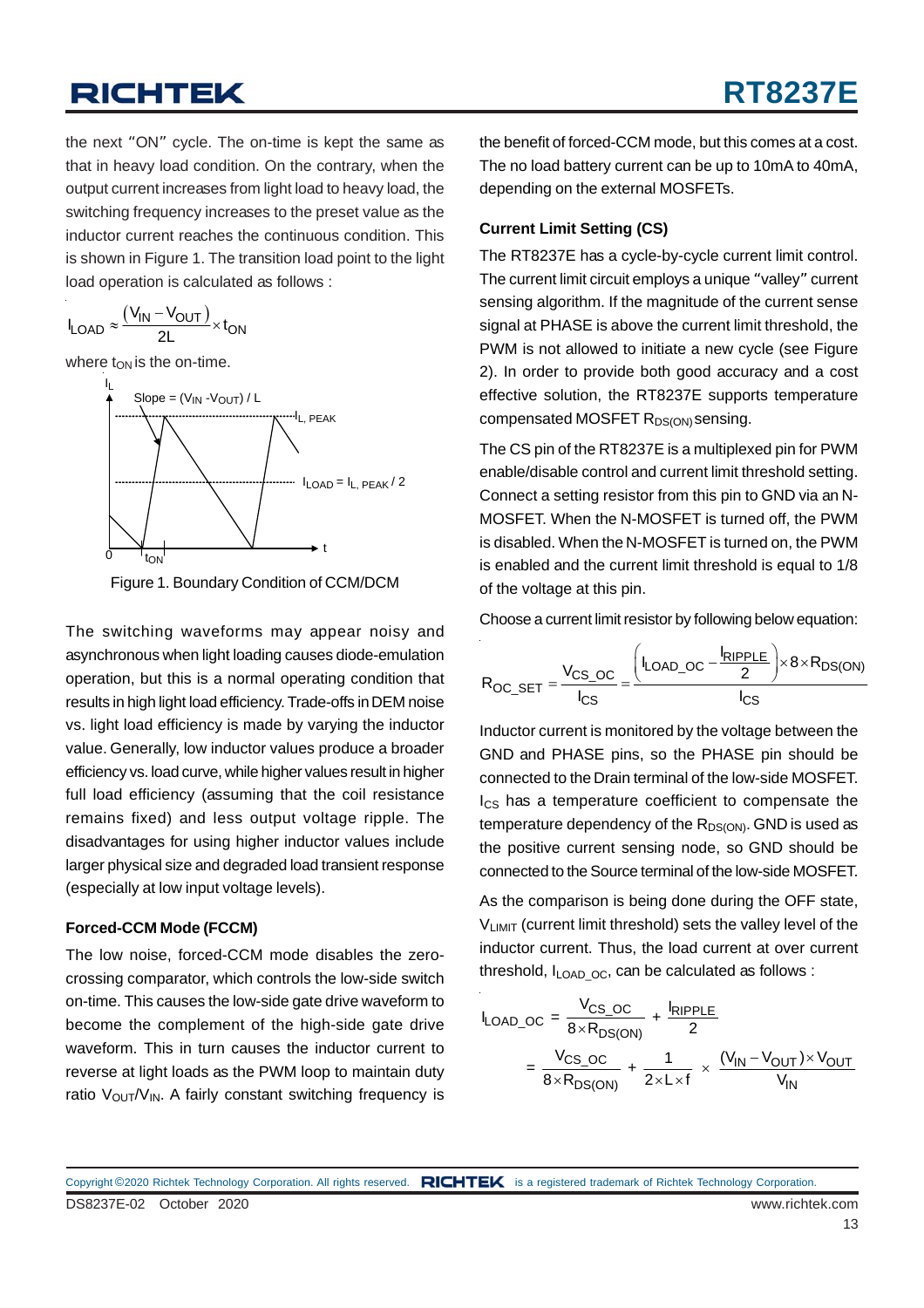## **RT8237E**



In an over current condition, the current to the load exceeds the current to the output capacitor. Thus, the output voltage falls and eventually crosses the under voltage protection threshold, inducing IC shutdown.



Figure 2. "Valley" Current Limit

When the device is operating in the FCCM, the negative current limit protects the external component. The negative current limit detect threshold is set as the same value as positive current limit but negative polarity. The threshold still is the valley value of the inductor current.

#### **MOSFET Gate Driver**

The high-side driver is designed to drive high current, low  $R_{DS(ON)}$  N-MOSFET(s). When configured as a floating driver, 5V bias voltage is delivered from the VCC supply. The average drive current is proportional to the gate charge at  $V_{GS}$  = 5V times switching frequency. The instantaneous drive current is supplied by the flying capacitor between the BOOT and PHASE pins. To prevent shoot through, a dead-time is internally generated between high-side MOSFET off to low-side MOSFET on, and low-side MOSFET off to high-side MOSFET on. The low-side driver is designed to drive high current low  $R_{DS(ON)}$ N-MOSFET(s). The internal pull-down transistor that drives LGATE low is robust, with a  $0.5\Omega$  typical on-resistance. A 5V bias voltage is delivered from the VCC supply. The instantaneous drive current is supplied by the flying capacitor between VCC and GND.

For high current applications, certain combinations of high and low-side MOSFETs may cause excessive gate-drain coupling, which can lead to efficiency-killing, EMIproducing shoot-through currents. This is often remedied by adding a resistor in series with BOOT, which increases the turn-on time of the high-side MOSFET without degrading the turn-off time (see Figure 3).



Figure 3. Reducing the UGATE Rise Time

#### **Power Good Output (PGOOD)**

The power good output is an open-drain output and requires a pull-up resistor. When the output voltage is 20% above or 10% below its set voltage, PGOOD will be pulled low. It is held low until the output voltage returns to within these tolerances once more. During soft-start, PGOOD is actively held low and is allowed to transition high only after softstart is over and the output reaches 90% of its set voltage. There is a 2.5μs delay built into the PGOOD circuitry to prevent false transitions.

#### **Output Over Voltage Protection (OVP)**

The output voltage is continuously monitored for over voltage condition. When the output voltage exceeds 25% of its set voltage threshold, over voltage protection will be triggered and the low-side MOSFET is latched on. This activates the low-side MOSFET to discharge the output capacitor. The RT8237E is latched once OVP is triggered and can only be released by VCC or EN power on reset. There is a 5μs delay built into the over voltage protection circuit to prevent false transitions.

#### **Output Under Voltage Protection (UVP)**

The output voltage can be continuously monitored for under voltage condition. When the output voltage is less than 70% of its set voltage threshold, under voltage protection will be triggered and then both UGATE and LGATE gate drivers are forced low. There is a 2.5μs delay built into the under voltage protection circuit to prevent false transitions. During soft-start, the UVP blanking time is 3ms.

#### **Thermal Shutdown (OTP)**

The device implements an internal thermal shutdown to protect itself if junction temperature exceeds 150°C. When the junction temperature exceeds the thermal shutdown threshold that the OTP function will be triggered and the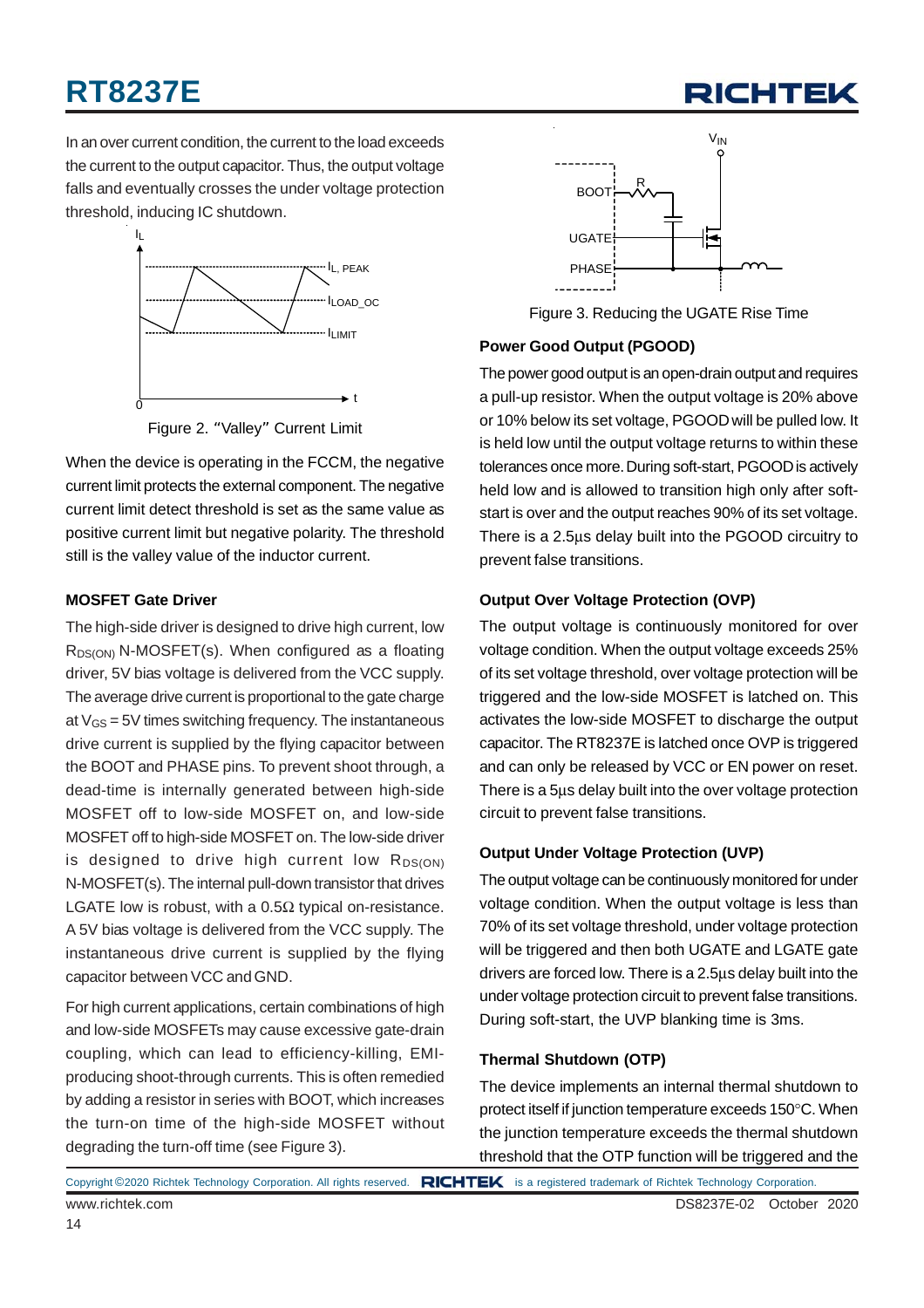RT8237E will shut down and enter Latch-Off Mode. In Latch-Off Mode, the RT8237E can be reset by EN or power input VCC.

#### **Output Voltage Setting (FB)**

The output voltage can be adjusted from 0.7V to 3.3V by setting the feedback resistors, R1 and R2 (see Figure 4). Choose R2 to be approximately 10k $\Omega$  and solve for R1 using the equation below :

$$
V_{OUT} = V_{REF} \times \left(1 + \frac{R1}{R2}\right)
$$
  
where  $V_{REF}$  is 0.704V (typ.).  

$$
V_{OUT}
$$
  

$$
\leftarrow
$$
  

$$
\leftarrow
$$
  

$$
\leftarrow
$$
  

$$
\leftarrow
$$
  

$$
\leftarrow
$$
  

$$
\leftarrow
$$
  

$$
\leftarrow
$$
  

$$
\leftarrow
$$
  

$$
\leftarrow
$$
  

$$
\leftarrow
$$
  

$$
\leftarrow
$$
  

$$
\leftarrow
$$
  

$$
\leftarrow
$$
  

$$
\leftarrow
$$
  

$$
\leftarrow
$$
  

$$
\leftarrow
$$
  

$$
\leftarrow
$$
  

$$
\leftarrow
$$
  

$$
\leftarrow
$$
  

$$
\leftarrow
$$
  

$$
\leftarrow
$$
  

$$
\leftarrow
$$
  

$$
\leftarrow
$$
  

$$
\leftarrow
$$
  

$$
\leftarrow
$$
  

$$
\leftarrow
$$
  

$$
\leftarrow
$$
  

$$
\leftarrow
$$
  

$$
\leftarrow
$$
  

$$
\leftarrow
$$
  

$$
\leftarrow
$$
  

$$
\leftarrow
$$
  

$$
\leftarrow
$$
  

$$
\leftarrow
$$
  

$$
\leftarrow
$$
  

$$
\leftarrow
$$
  

$$
\leftarrow
$$
  

$$
\leftarrow
$$
  

$$
\leftarrow
$$
  

$$
\leftarrow
$$
  

$$
\leftarrow
$$
  

$$
\leftarrow
$$
  

$$
\leftarrow
$$
  

$$
\leftarrow
$$
  

$$
\leftarrow
$$
  

$$
\leftarrow
$$
  

$$
\leftarrow
$$
  

$$
\leftarrow
$$
  

$$
\leftarrow
$$

Figure 4. Setting  $V_{\text{OUT}}$  with a Resistive Voltage Divider

#### **Inductor Selection**

The inductor plays an important role in step-down converters because it stores the energy from the input power rail and then releases the energy to the load. From the viewpoint of efficiency, the dc resistance (DCR) of the inductor should be as small as possible to minimize the conduction loss. In addition, because the inductor takes up a significant portion of the board space, its size is also important. Low profile inductors can save board space especially when there is a height limitation. However, low DCR and low profile inductors are usually cost ineffective.

Additionally, larger inductance results in lower ripple current, which means lower power loss. The inductor current rising time increases with inductance value. This means the transient response will be slower. Therefore, the inductor design is a compromise between performance, size and cost.

In general, the inductance is designed such that the ripple current ranges between 20% to 40% of the full load current. The inductance can be calculated using the following equation :

$$
L_{MIN} = \frac{V_{IN} - V_{OUT}}{f_{SW} \times k \times I_{OUT\_rated}} \times \frac{V_{OUT}}{V_{IN}}
$$

where k is the ratio between inductor ripple current and rated output current.

#### **Input Capacitor Selection**

Voltage rating and current rating are the key parameters in selecting an input capacitor. For a conservatively safe design, an input capacitor should generally have a voltage rating 1.5 times greater than the maximum input voltage.

The input capacitor is used to supply the input RMS current, which is approximately calculated using the following equation :

$$
I_{RMS} = I_{OUT} \times \sqrt{\frac{V_{OUT}}{V_{IN}}} \times \left(1 - \frac{V_{OUT}}{V_{IN}}\right)
$$

The next step is to select a proper capacitor for RMS current rating. Placing more than one capacitor with low Equivalent Series Resistance (ESR) in parallel to form a capacitor bank is a good design. Also, placing ceramic capacitor close to the Drain of the high-side MOSFET is helpful in reducing the input voltage ripple at heavy load.

#### **Output Capacitor Selection**

The output capacitor and the inductor form a low-pass filter in the buck topology. In steady-state condition, the ripple current that flows into or out of the capacitor results in ripple voltage. The output voltage ripples contains two components,  $\Delta V_{\text{OUT}}$  ESR and  $\Delta V_{\text{OUT}}$  c.

$$
\Delta V_{OUT\_ESR} = \Delta I_L \times ESR
$$

$$
\Delta V_{OUT\_C} = \Delta I_L \times \frac{1}{8 \times C_{OUT} \times f_{SW}}
$$

When load transient occurs, the output capacitor supplies the load current before the controller can respond. Therefore, the ESR will dominate the output voltage sag during load transient. The output voltage sag can be calculated using the following equation :

$$
V_{OUT\_sag} = ESR \times \Delta I_{OUT}
$$

For a given output voltage sag specification, the ESR value can be determined.

Another parameter that has influence on the output voltage sag is the equivalent series inductance (ESL). A rapid change in load current results in di/dt during transient. Therefore, ESL contributes to part of the voltage sag. Use a capacitor that has low ESL to obtain better transient performance. Generally, using several capacitors in parallel will have better transient performance than using single capacitor for the same total ESR.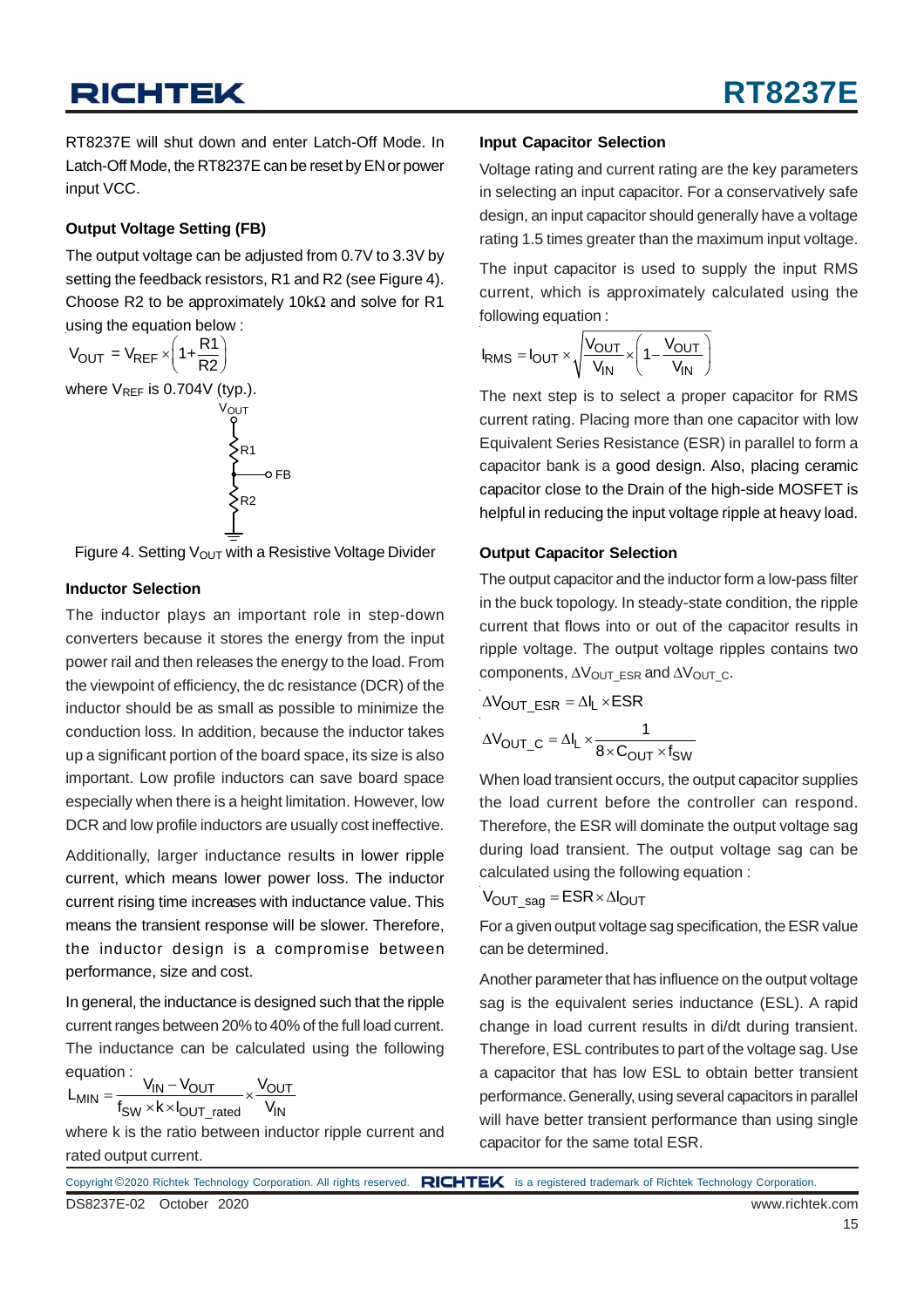## **RT8237E**

Unlike the electrolytic capacitor, the ceramic capacitor has relative low ESR and can reduce the voltage deviation during load transient. However, the ceramic capacitor can only provide low capacitance value. Therefore, use a mixed combination of electrolytic capacitor and ceramic capacitor for better transient performance.

#### **MOSFET Selection**

The majority of power loss in the step-down power conversion is due to the loss in the power MOSFETs. For low voltage high current applications, the duty cycle of the high-side MOSFET is small. Therefore, the switching loss of the high-side MOSFET is of concern. Power MOSFETs with lower total gate charge are preferred in such applications.

However, the small duty cycle means the low-side MOSFET is on for most of the switching cycle. Therefore, the conduction loss tends to dominate the total power loss of the converter. To improve the overall efficiency, MOSFETs with low  $R_{DS(ON)}$  are preferred in circuit design. In some cases, more than one MOSFET are connected in parallel to further decrease the on-state resistance. However, this depends on the low-side MOSFET driver capability and the budget.

#### **Thermal Considerations**

The junction temperature should never exceed the absolute maximum junction temperature  $T_{J(MAX)}$ , listed under Absolute Maximum Ratings, to avoid permanent damage to the device. The maximum allowable power dissipation depends on the thermal resistance of the IC package, the PCB layout, the rate of surrounding airflow, and the difference between the junction and ambient temperatures. The maximum power dissipation can be calculated using the following formula :

#### $P_{D(MAX)} = (T_{J(MAX)} - T_A) / \theta_{JA}$

where  $T_{J(MAX)}$  is the maximum junction temperature,  $T_A$  is the ambient temperature, and  $\theta_{JA}$  is the junction-to-ambient thermal resistance.

For continuous operation, the maximum operating junction temperature indicated under Recommended Operating Conditions is 125°C. The junction-to-ambient thermal resistance,  $\theta_{JA}$ , is highly package dependent. For a

WDFN-10L 3x3 package, the thermal resistance,  $\theta_{JA}$ , is 30.5°C/W on a standard JEDEC 51-7 high effective-thermalconductivity four-layer test board. The maximum power dissipation at  $T_A = 25^{\circ}C$  can be calculated as below :

 $P_{D(MAX)} = (125^{\circ}C - 25^{\circ}C) / (30.5^{\circ}C/W) = 3.28W$  for a WDFN-10L 3x3 package.

The maximum power dissipation depends on the operating ambient temperature for the fixed  $T_{J(MAX)}$  and the thermal resistance,  $\theta_{JA}$ . The derating curves in Figure 5 allows the designer to see the effect of rising ambient temperature on the maximum power dissipation.



Figure 5. Derating Curve of Maximum Power Dissipation

#### **Layout Considerations**

Layout is very important in high frequency switching converter design. If designed improperly, the PCB may radiate excessive noise and contribute to converter instability. Certain points must be considered before starting a layout for the RT8237E.

- Connect an RC low pass filter for VCC; 1  $\mu$ F and 10 $\Omega$ are recommended. Place the filter capacitor close to the IC.
- $\triangleright$  Keep current limit setting network as close to the IC as possible. Routing of the network should avoid coupling to high voltage switching node.
- Connections from the drivers to the respective gate of the high-side or the low-side MOSFET should be as short as possible to reduce stray inductance.

www.richtek.com DS8237E-02 October 2020 Copyright ©2020 Richtek Technology Corporation. All rights reserved. RICHTEK is a registered trademark of Richtek Technology Corporation.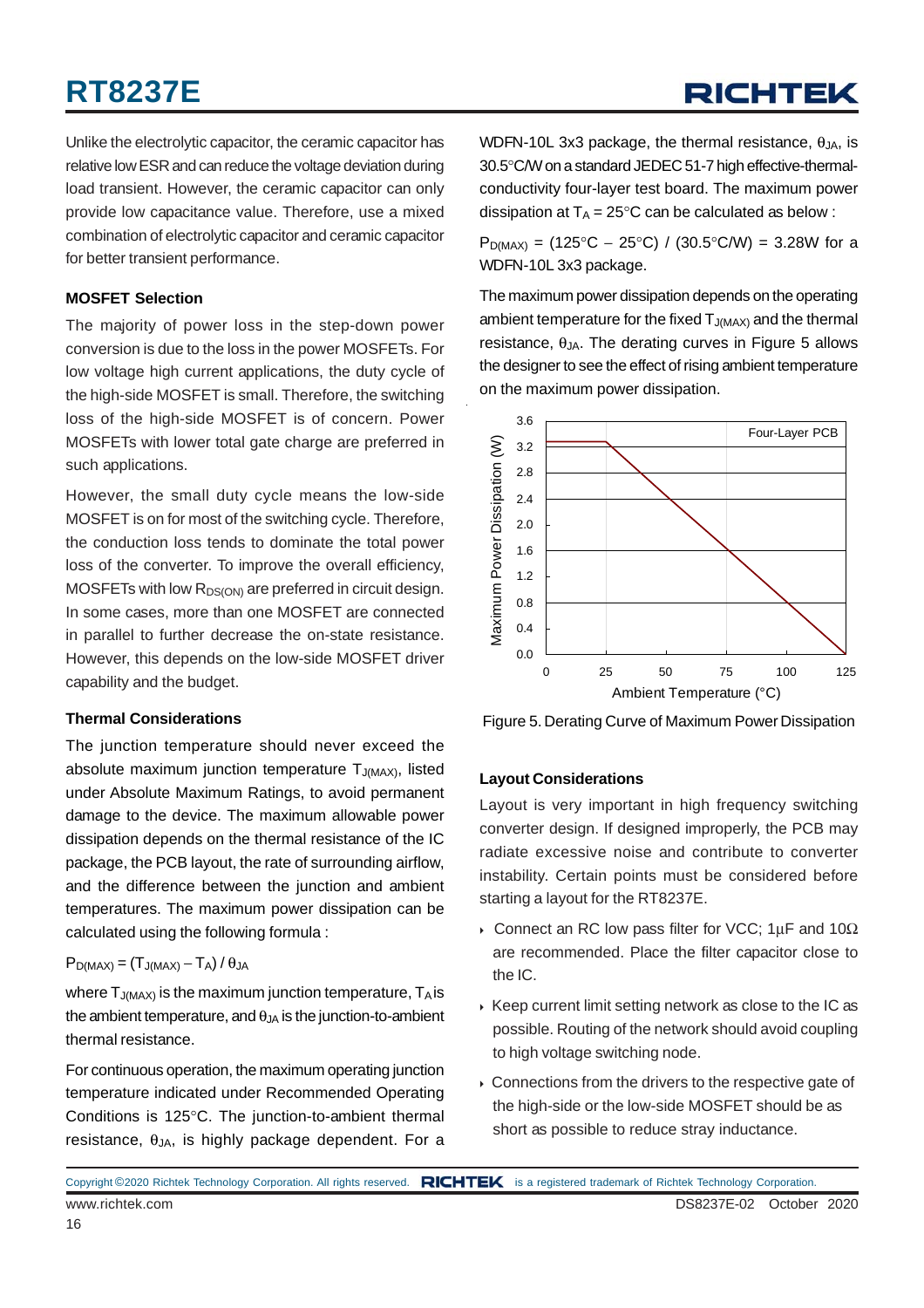- All sensitive analog traces and components such as FB, GND, EN, CS, PGOOD, VCC, and RF should be placed away from high voltage switching nodes such as PHASE, LGATE, UGATE, or BOOT nodes to avoid coupling. Use internal layer(s) as ground plane(s) and shield the feedback trace from power traces and components.
- Current sense connections must always be made using Kelvin connections to ensure an accurate signal, with the current limit resistor located at the device.
- Power sections should connect directly to ground plane(s) using multiple vias as required for current handling (including the chip power ground connections). Power components should be placed close to the IC to minimize loops and reduce losses.